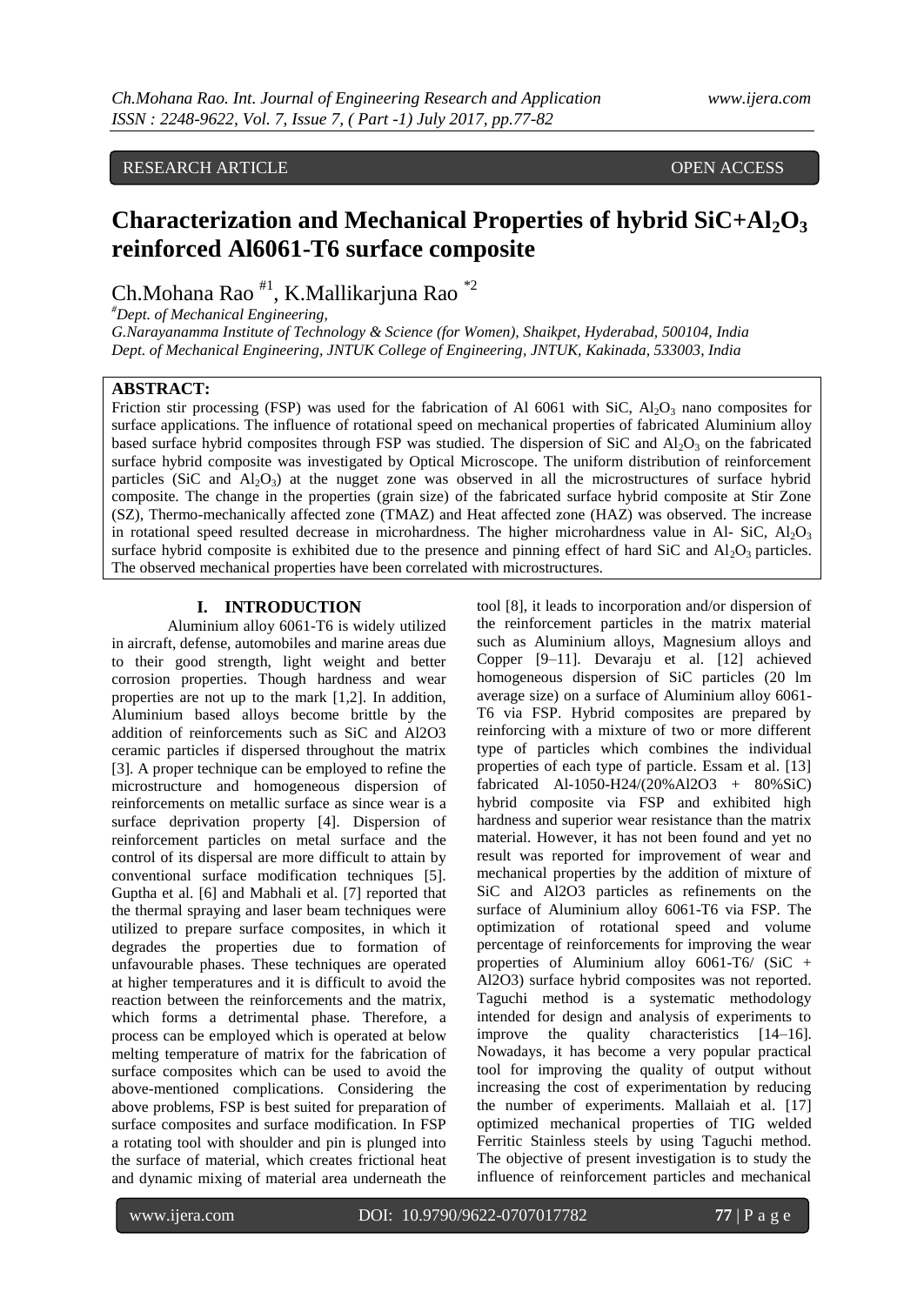properties of Aluminium alloy 6061-T6/(SiC + Al2O3) surface hybrid composites fabricated via FSP and to obtain the optimum combinations using Taguchi method.

# **II. MATERIALS USED**

6061 -T6 Aluminium alloy plate with 6.3 mm thickness was utilized as the metal matrix for making the surface composites. The composition of Aluminium alloy 6061-T6 is shown in Table1. The plates were cut into rectangular pieces with

dimensions 280mm x 140 mm x 6.3 mm. SiC + Al<sub>2</sub>O<sub>3</sub> particles with various volume fractions were used as reinforcements. Square grooves were cut with dimensions of 0.5mm x3.4 mm, 1 mm x3.4 mm and 1.5 mm x3.4 mm width and depth each were cut on the rectangular alloy plates perpendicular to the tool pin in the advancing side as shown in Fig 2.1. The three FSPed surface composites selected out of a total of 9 with different volume fractions are denoted as Al6061/(SiC+Al<sub>2</sub>O<sub>3</sub>)–8/2 %, Al6061/(SiC+Al<sub>2</sub>O<sub>3</sub>)– 6/3 % , Al6061/(SiC+Al<sub>2</sub>O<sub>3</sub>) – 4/4 % respectively.



**Fig. 2.1** Aluminium Plate after Preparation

| contents      | Mσ<br><b>****</b> | --<br>ມ | ∵u            | - 11          | m               | Mn<br>----- | ◡        | $\overline{1}$ |
|---------------|-------------------|---------|---------------|---------------|-----------------|-------------|----------|----------------|
| $\frac{0}{0}$ | OC<br>u.o.        | .00     | $\sim$<br>്.∠ | $\sim$<br>J.V | $\Omega$<br>∪∙∪ | ◡.◡         | $0.06\,$ | Dal            |

The tool used for FSP was fabricated with H13 tool steel with a shoulder diameter of 24 mm, screwed taper profile pin diameter of 8 mm to 3mm and height of 3.7 mm as shown in Fig 1.2. The reinforcement particles of  $SiC+Al<sub>2</sub>O<sub>3</sub>$  powder were packed in the grooves of the samples. The tool rotational speeds of 1120rpm traverse speed of 40 mm/min, axial force of 10 KN and tool onward tilt angle of 2°along the center line were used. After successful FSP, samples were characterized using

Optical microscope (Make: Quasmo ) and Scanning Electron Microscope (Make: TESCAN , Model : Vega 3) . The SEM-EDX is carried out to analyze the chemical composition of  $AI-TiB<sub>2</sub>$  surface. Micro hardness tests were carried out using Vickers digital microhardness tester (Make: Shimazdu) using 100 g load for 15 s. Reading were taken on the cross section of the samples along a line which is below 2mm from the surface of the sample.

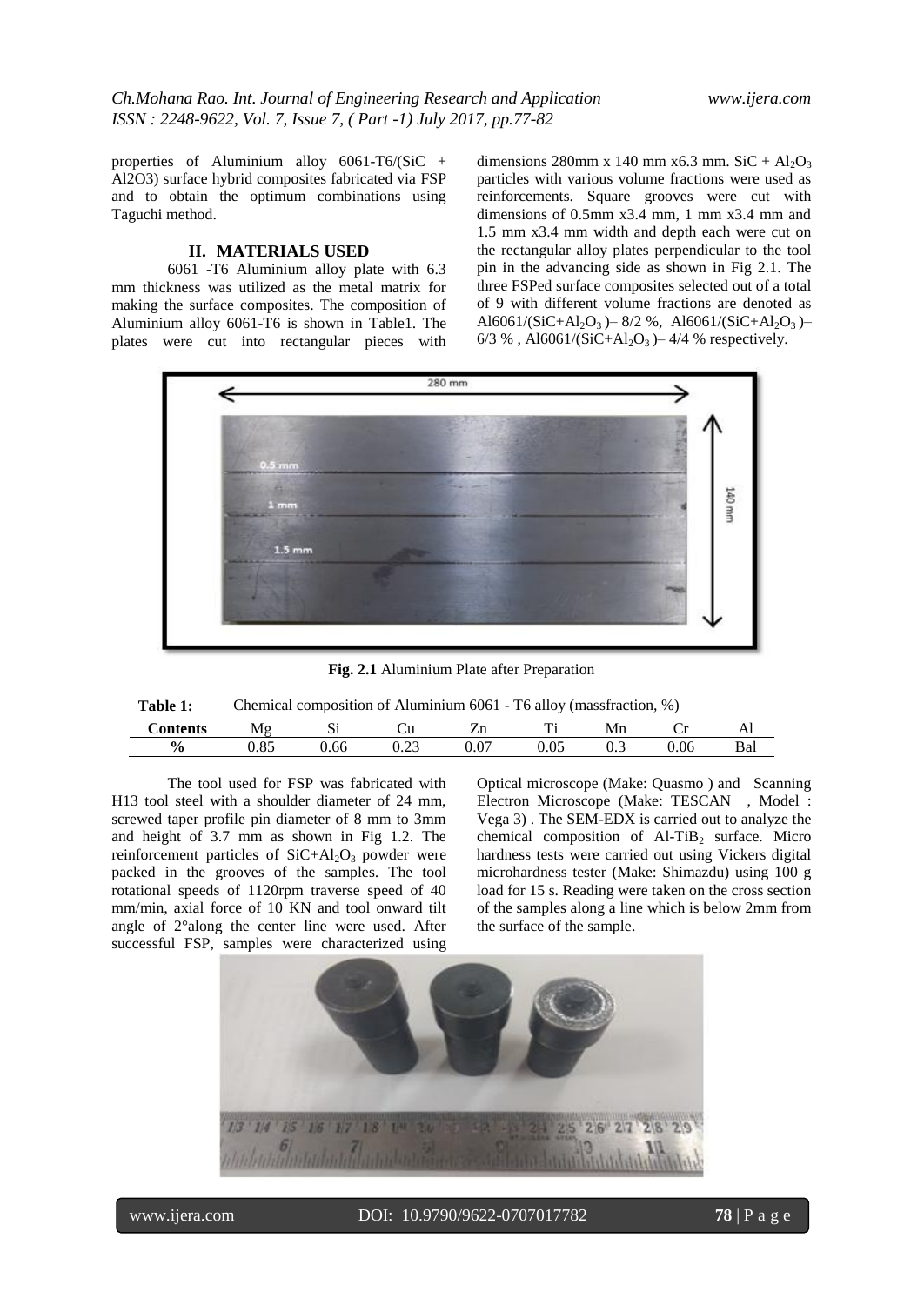# **Fig. 2.2** Tool Profile of H13 Tool Steel used for FSP.

# **III. RESULTS AND DISCUSSION 3.1 Microstructure**

Fig. 3.1 is the Optical microscope obtained image of Al-6061-T6 base metal. Two distinct phases, namely Al phase and Mg2Si phase are observed. Mg2Si phase presence is due to the relatively more content (weight %) of magnesium in Al 6061 alloy. Fig. 3.2 shows the SEM images of the base metal. The distribution of hybrid reinforcement particles of ( $SiC + Al<sub>2</sub>O<sub>3</sub>$ ) in different zones i.e., SZ (Stir Zone), TMAZ (Thermo-Mechanically Affected Zone), HAZ (Heat Affected Zone) is found to be uniform and no obvious micro-porosity defect can be observed. In the SZ, dynamic recrystallization is found to occur. In the TMAZ, grains are equiaxed and elongated along the tool rotational direction. In the HAZ grain size is found to be increased.



**Fig. 3.1** Optical microscope image of Al-6061-T6 base metal



**Fig. 3.2** SEM micrograph of Al6061 in as received condition at (a) 2000X (b) 5000X.



#### **3.2 EDS**

The SEM-EDS is carried out to analyze the chemical composition of  $AI-SiC+Al<sub>2</sub>O<sub>3</sub>$  surface composites and the results were presented in Fig. 3.4 the EDS

spectrum illuminates that the surface composites are rich in Al. It shows that there is a loss of Mg and Si content during FSP.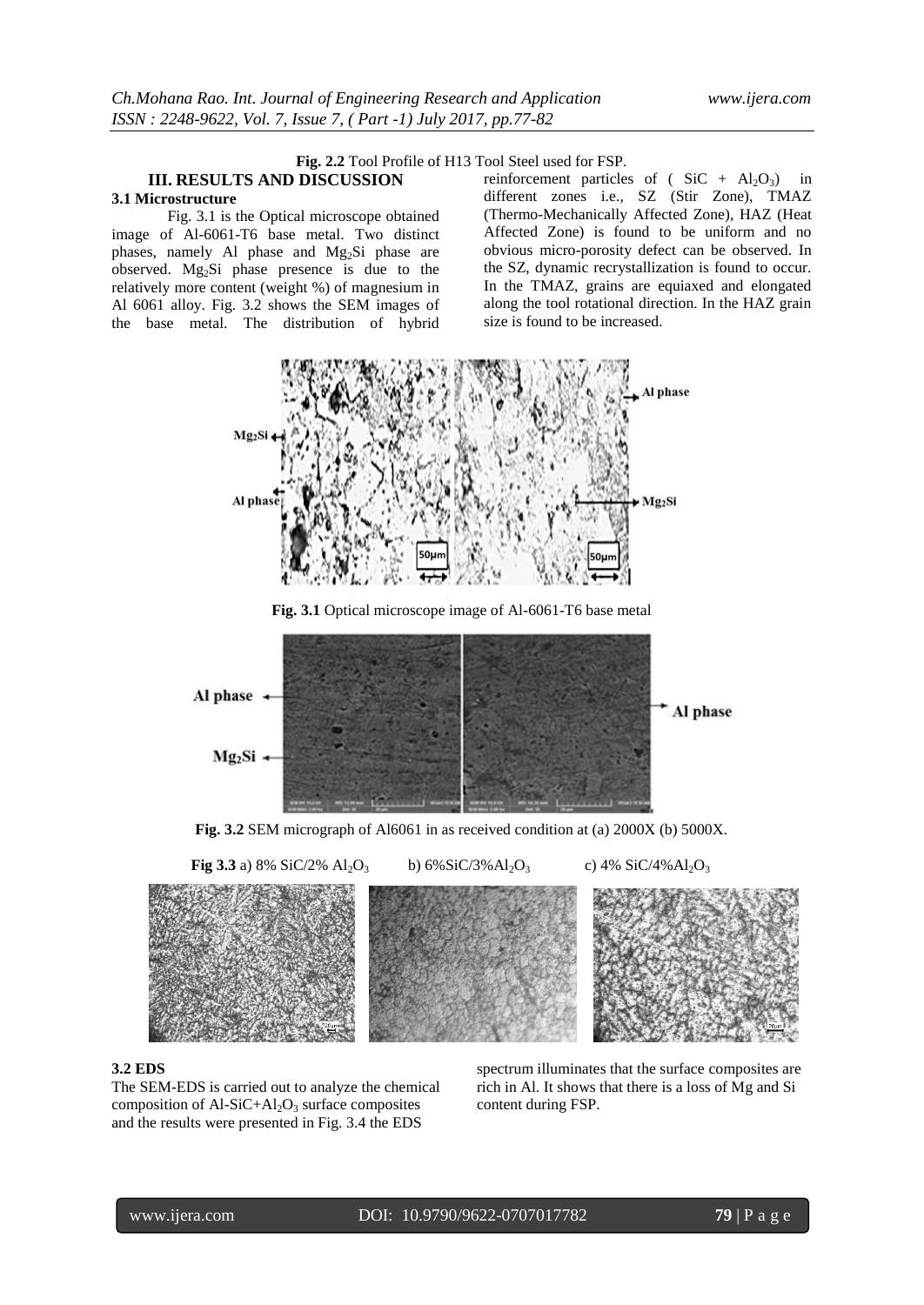



**Fig.3.4** b) SEM analysis of the ds piece

| <b>_ocation</b> | $-$<br>$-1$<br>.   | $\sim$<br>.<br>-11 | $\mathbf{r}$<br>.<br>71 | C:<br>$-$<br>∵-ان<br>. |
|-----------------|--------------------|--------------------|-------------------------|------------------------|
| Point           | $\sim$<br>. .<br>. | ۵Λ<br>$v.\angle$   | 1.96                    | $\sim$<br><u>، ن</u>   |

The tensile specimen was taken from the base metal and made as per ASTM: E8/E8M-11 standard by using Wire cut Electrical Discharge Machining to the required dimensions. The schematic sketch of tensile





#### **3.3 Micro hardness**

The microhardness value of a surface composite depends on how best the reinforcing particles distributed in the metal matrix. The better uniform distribution, the best will be the hardness attained. The hardness for all the specimens of FSPed specimen is shown in Fig. 3.5. The tensile test is carried out on a computer controlled universal testing machine at a cross head speed of 0.5 mm/min.

| <b>Material</b> | Microh<br>ardnes<br>s(Hv) | <b>Ultimate</b><br><b>Tensile</b><br><b>Strength</b><br>(MPa) | Yield<br><b>Streng</b><br>th<br>(MPa) | Elong<br>ation<br>(%) |
|-----------------|---------------------------|---------------------------------------------------------------|---------------------------------------|-----------------------|
| Al $6061-$      |                           |                                                               |                                       |                       |
| T6 Alloy        | 70                        | 290                                                           | 169                                   | 11                    |

6061-T6 Al alloy with  $SiC + Al<sub>2</sub>O<sub>3</sub>$  surface composites shown higher hardness than the base metal (70 HV). However, Specimen no.2 with SiC +  $Al_2O_3$ , showed highest hardness value( 123 Hv) as shown in Fig. 3.6. The percentage increase from base metal hardness to composite harness is thus 75.7%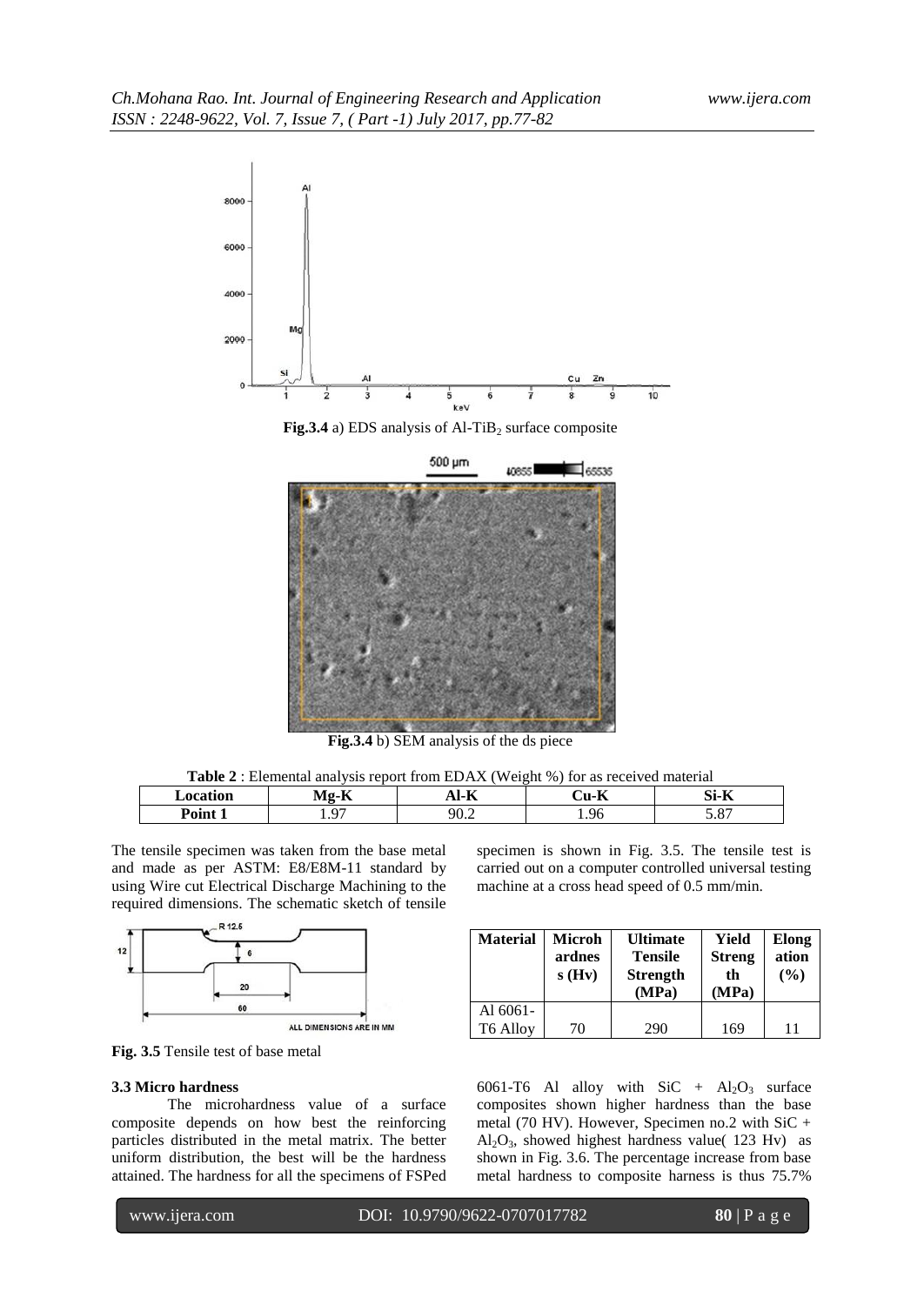This may be due to dynamic mixing of  $SiC + Al<sub>2</sub>O<sub>3</sub>$ particles into the softening Al 6061T6 matrix, causing its uniform mixture in the nugget zone, termed as Orowan strengthening[9]. Severe grain refinement in the weld zone has happened in Al-SiC

 $+$  Al<sub>2</sub>O<sub>3</sub>, in which SiC acted as a perfect harder phase. The hardness values were increased due to the presence and pinning effect of SiC and  $Al_2O_3$ particles.



**Fig. 3.6** Vickers microhardness of Al-6061 /SiC +  $Al_2O_3$  composites

# **IV. CONCLUSIONS**

The nanocomposite surface layer by reinforcing hybrid SiC + Al<sub>2</sub>O<sub>3</sub>particles on Aluminium 6061-T6 Alloy via FSP successfully fabricated. Effect of nano-sized reinforcement particles such as  $SiC + Al<sub>2</sub>O<sub>3</sub>$  (20 µm) on microstructure, micro-hardness of Aluminium 6061- T6 alloy based surface composite fabricated via FSP, its hardness and EDS were studied and the following conclusions are obtained:

- 1) The SiC +  $Al_2O_3$  particles are uniformly distributed in the composite as confirmed in the microstructures.
- 2) In the SZ dynamic recrystallization was observed, equiaxed grains were found in the TMAZ and grain growth was observed in the HAZ.
- 3) The  $6\%SiC+3\%Al<sub>2</sub>O<sub>3</sub>$  showed the best hardness of the three composites, this is because of the optimal formation of grain boundaries due to presence and pining effect of hard SiC particles and the lubricant nature of  $Al_2O_3$ .

Microhardness of the composite was increased by 75.7 in the best sample %

#### **REFERENCES**

- [1] Bakes H, Benjamin D, Kirkpatrick CW. Metals handbook, vol. 2. ASM, Metals Park: OH; 1979; p. 3–23.
- [2] Ravi N, Sastikumar D, Subramanian N, Nath AK, Masilamani V. Microhardness and microstructure studies on laser surface alloyed aluminium alloy with Ni–Cr. Mater Manuf Process 2000;15:395–404.
- [3] Clyne TW, Withers PJ. An introduction to metal matrix composites. Cambridge: Cambridge University Press; 1993.
- [4] Rabinowicz E. Friction and wear of materials. New York: JohnWiley and Sons; 1965.
- [5] Budinski KG. Surface engineering for wear resistance. New Jersey: Prentice-Hall; 1988.
- [6] Gupta M, Mohamed FA, Lavernia EJ. Solidification behaviour of Al–Li–SiCp MMCs processed using variable codeposition of multi-phase materials. MaterManuf Process 1990; 5 (2):165–96.
- [7] Mabhali LAB, Pityana SL, Sacks N. Laser surface alloying of aluminum (AA1200) with Ni and SiC powders. Mater Manuf Process 2010; 25 (12):1397–403.
- [8] Mishra RS, Ma ZY, Charit I. Friction stir processing: a novel technique for fabrication of surface composites. Mater Sci Eng A2003; 341: 307–10.
- [9] Ma ZY. Frictionstir processing technology: a review. Metall Mater Trans A2008; 39: 642–58.
- [10] Asadi P, Besharati Givi MK, Faraji G. Producing ultrafine-grained AZ91 from As-Cast AZ91 by FSP. Mater Manuf Process 2010; 25(11):1219–26.
- [11] Dehghani K, Mazinani M. Forming nanocrystalline surface layers in copper using friction stir processing. Mater Manuf Process 2011; 26 (07):922–5.
- [12] Devaraju A, Kumar A. Dry sliding wear and static immersion corrosion resistance of aluminum alloy 6061–T6/SiCp metal matrix composite prepared via friction stir processing. Int J Adv Res Mech Eng 2011; 1 (2):62–8.
- [13] Essam RI, Makoto T, Tishiya S, Kenji I. Wear characteristics of surface-hybrid-